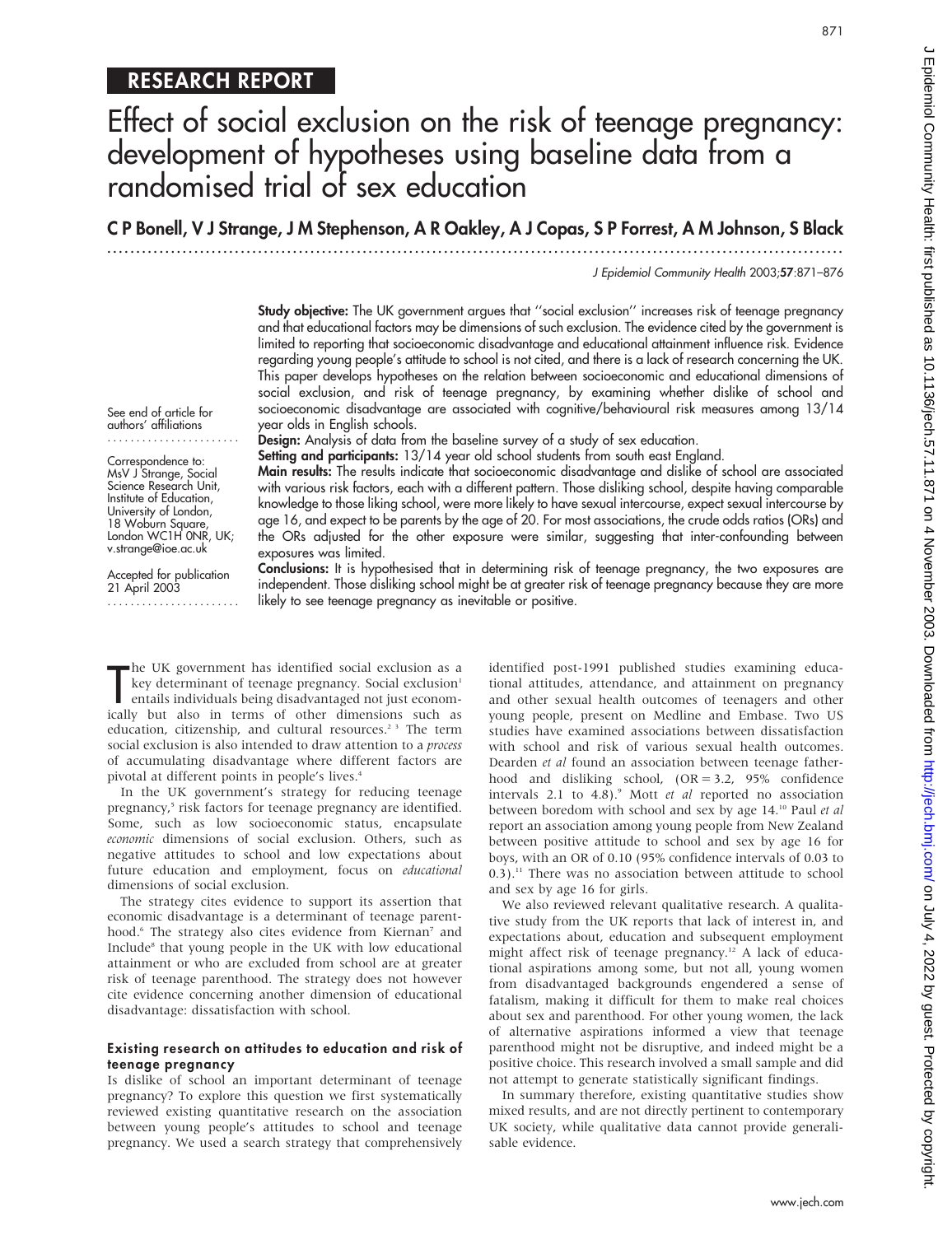## Study aims

This study attempted to develop hypotheses concerning the effect of differing aspects of social exclusion on young people's risk of teenage pregnancy. It did so by examining the social circumstances, cognitions and behaviour of UK school students aged 13 and 14. We explored whether two dimensions of social exclusion—socioeconomic disadvantage and dislike of school—are each associated with cognitions and behaviours, which may predict risk of future teenage parenthood. The study aimed to develop hypotheses concerning causality, which will be tested in later longitudinal analyses of data from the same study.

## METHODS Data collection

We analysed data arising from a baseline survey of mixed sex state secondary school year 9 students (aged 13 and 14) within a cluster randomised controlled trial of peer led sex education. Twenty seven schools in central and southern England entered the study in the spring and summer of 1997. Details of the study, which is still in progress, have been published elsewhere.13 Questionnaires were designed in consultation with students, extensively piloted and addressed demography, sexual knowledge, attitudes and behaviour, other behaviours, and views on school and sex education.<sup>14</sup> In these baseline questionnaires ''sex'' was defined as heterosexual sexual intercourse. Students completed the questionnaires in lesson time. Permission was sought from all parents/carers to include their children in the study. The study was approved by University College London committees on the ethics of human research.

## Data analysis

Two items were pre-hypothesised as ''exposures'', these focusing on various possible dimensions of social exclusion. Firstly, socioeconomic status was measured via self reported housing tenure. Students reporting that they lived in nonprivately owned housing were defined as ''disadvantaged''. Data from this question were more complete than for questions about parental occupation. In addition, it has been argued that this may be a more valid measure of socioeconomic status for people other than adult men.<sup>14</sup> Secondly, attitude to school was measured with the statement ''I like school''. Students who disagreed or strongly disagreed with this statement were defined as ''disliking school'', those who neither agreed or disagreed were defined as being ''ambivalent''.

Various items were pre-hypothesised as outcome measures, these being possible predictors of subsequent risk of teenage parenthood (see discussion below). Knowledge about sex and contraception was indicated by 13 questions about contraception and safer sex. Students not answering correctly at least 7 of 13 questions (all with equal weighting) were considered to have low knowledge. Those who missed more than one questions were excluded. Confidence about condom use was indicated by a question asking how easy or difficult it would be to use a condom properly. Low confidence about condom use was indicated by viewing condom use as ''difficult'' or ''very difficult'', or being "unsure" about this. Antipathy to condoms was indicated by students' being ambivalent, disagreeing or strongly disagreeing that using a condom would be a smart thing to do. A belief that peers are having sex was based on responding that half or more of one's same sex peers have had sex. An expectation that the young person will have sexual intercourse by age 16 was indicated by a positive response to a direct question on this matter. An expectation that the young person will be a parent by age 20 was indicated by the young person responding that this was likely or very likely, and those who where unsure were removed from the analysis of association with the two exposures.

Self reported behaviour was also explored. Regularly being drunk was indicated by respondents reporting they have been drunk once a month or more. Sexual activity was indicated by self reported experience of having had sex. In addition some students were reclassified as not having had sex where later questionnaire responses indicated they had never had sex, and some of those students who omitted the question could be re-classified using the age at first sex provided in later questionnaires. Sex in itself, rather than use of condoms in sex, was focused on principally because the proportion of the sample having had sex meant that an examination of the latter outcome would be statistically underpowered. Analysis of young people's expectations about whether they would have sex by age 16 included only those who had not already had sex, as actual experience of sex was examined separately. Associations between the outcomes and, in turn, housing tenure and attitude to school, stratified by gender were examined. Interactions betweens the effect on outcomes of the two exposures were then explored. Odds ratios generated in logistic regression are reported. All analysis took account of clustering of participants within schools, using the survey analysis functions of Stata 6.

## RESULTS

A total of 9691 students were enrolled in year 9 in the 27 schools in 1997 and 1998. One hundred and eighty three were withdrawn from the study by their parents. Of those eligible, 8766 (92%) completed baseline questionnaires; 4248 (48%) were girls and 4518 (52%) were boys. Ninety one per cent described themselves as ''white'' and 9% as Indian, Pakistani, Bangladeshi, Black African, Black Caribbean, Chinese, or other. The mean age was 13 years and 8 months (13.69, SD 0.32).

Data describing the sample in terms of exposure and outcome measures are reported in table 1. Just over one quarter of boys and girls lived in non owner-occupier housing and so is classified for the purposes of this study as socioeconomically disadvantaged. While 23.2% of boys disliked or strongly disliked school, only 15.4% of girls did so. Knowledge of sex and contraception was low: around half of boys and girls could not answer seven or more questions correctly. Lack of confidence or uncertainty about condom use was much greater among girls (64.0%) than boys (35.4%). About 10% of girls and 14% of boys did not agree or strongly agree with a statement that use of condoms was a smart thing to do, and were thus classified as antipathetic to condom use. About 8% of both boys and girls thought half or more of their gender and age peers were sexually active. Nearly half of students who answered the relevant question thought it likely or very likely they would be sexually active by age 16. More boys (20.7%) than girls (15.5%) thought they would be likely or very likely to become teenage parents. In terms of behaviour, about 13% of both boys and girls reported being drunk monthly or more, and 6.7% of boys and girls reported already having sex.

Table 2 reports on the associations between each of the two exposures. Among the overall sample, only 6.7% were socioeconomically disadvantaged and disliked school, while 34.2% of the sample either was socioeconomically disadvantaged or disliked school but not both. This pattern was similar for boys and girls when analysed separately.

Tables 3 and 4 report on the associations between, respectively, socioeconomic status (as indicated by housing tenure), and attitude to school and each of our prehypothesised outcomes, stratified by gender. Each table reports crude ORs (with 95% confidence intervals) and ORs for associations adjusted for the other exposure. In summary,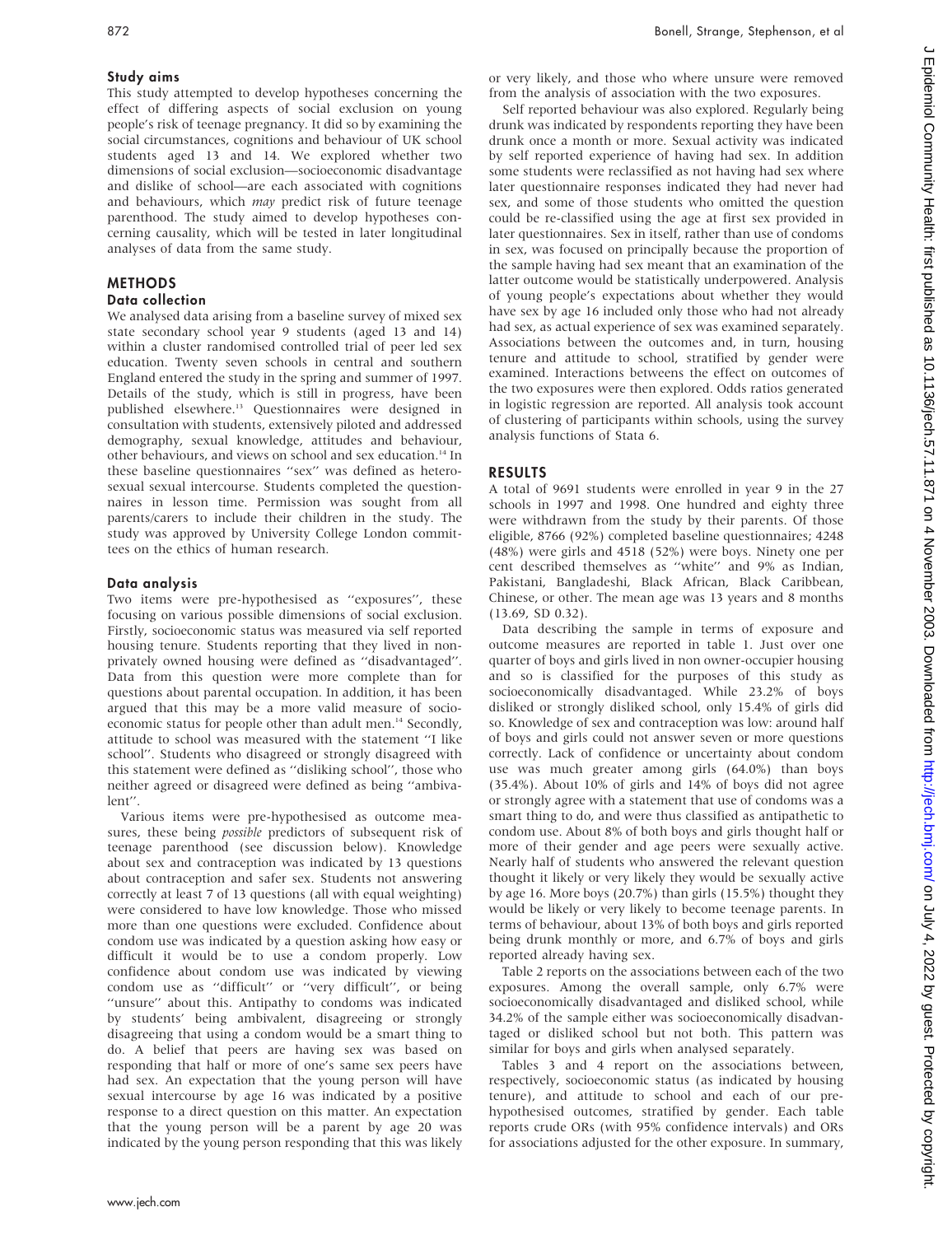|                                         | Frequency*                                                             |                  |                  |  |  |  |  |
|-----------------------------------------|------------------------------------------------------------------------|------------------|------------------|--|--|--|--|
| <b>Measure</b>                          | Among girls(%)                                                         | Among boys(%)    | Overall (%)      |  |  |  |  |
| Housing tenuret                         |                                                                        |                  |                  |  |  |  |  |
| Council rented                          | 803/3673 (21.9)                                                        | 857/3863 (22.2)  | 1660/7536 (22.0) |  |  |  |  |
| Other rented                            | 203/3673 (5.5)                                                         | 193/3863 (5.0)   | 396/7536 (5.3)   |  |  |  |  |
| Privately owned                         | 2625/3673 (71.5)                                                       | 2768/3863 (71.7) | 5393/7536 (71.6) |  |  |  |  |
| Temporary                               | 28/3673 (0.8)                                                          | 34/3863 (0.9)    | 62/7536 (0.8)    |  |  |  |  |
| Care/foster home                        | 14/3673(0.4)                                                           | 11/3863 (0.3)    | 25/7536 (0.3)    |  |  |  |  |
| Attitude to school                      |                                                                        |                  |                  |  |  |  |  |
| Likes school                            | 2141/4230 (50.6)                                                       | 1879/4455 (42.2) | 4020/8685 (46.3) |  |  |  |  |
| Ambivalent                              | 1437/4230 (34.0)                                                       | 1543/4455 (34.6) | 2980/8685 (34.3) |  |  |  |  |
| Dislikes school                         | 652/4230 (15.4)                                                        | 1033/4455 (23.2) | 1685/8685 (19.4) |  |  |  |  |
| Knowledge about contraception and STIs‡ |                                                                        |                  |                  |  |  |  |  |
| Low                                     | 1558/3642 (42.8)                                                       | 1931/3622 (53.3) | 3489/7264 (48.0) |  |  |  |  |
| High                                    | 2084/3642 (57.2)                                                       | 1691/3622 (46.7) | 3775/7264 (52.0) |  |  |  |  |
| Confidence about condom use             |                                                                        |                  |                  |  |  |  |  |
| High                                    | 1465/4060 (36.0)                                                       | 2718/4207 (64.6) | 4183/4727 (50.6) |  |  |  |  |
| Unsure                                  | 2220/4060 (54.7)                                                       | 1320/4207 (31.4) | 3540/8267 (42.8) |  |  |  |  |
| Low                                     | 375/4060 (9.2)                                                         | 169/4207 (4.0)   | 544/8267 (6.6)   |  |  |  |  |
| Attitude towards condom use             |                                                                        |                  |                  |  |  |  |  |
| Positive                                |                                                                        |                  |                  |  |  |  |  |
|                                         | 3563/3968 (89.8)                                                       | 3474/4031 (86.2) | 7037/7999 (88.0) |  |  |  |  |
| Ambivalent                              | 273/3968 (6.9)                                                         | 380/4031 (9.4)   | 653/7999 (8.2)   |  |  |  |  |
| Negative                                | 132/3968 (3.3)                                                         | 177/4031 (4.4)   | 309/7999 (3.9)   |  |  |  |  |
|                                         | Beliefs about peers (same age and gender) having sexs                  |                  |                  |  |  |  |  |
| Less than half                          | 3486/3795 (91.9)                                                       | 3648/3957 (92.2) | 7134/7752 (92.0) |  |  |  |  |
| Half or more                            | 309/3795 (8.1)                                                         | 309/3957 (7.8)   | 618/7752 (8.0)   |  |  |  |  |
|                                         | Age at which expect to have sexual intercourse if not happened already |                  |                  |  |  |  |  |
| By age 16                               | 1340/2962 (45.2)                                                       | 1582/3337 (47.3) | 2922/6299 (46.4) |  |  |  |  |
| By age 17-19                            | 1083/2962 (36.6)                                                       | 1169/3337 (35.0) | 2252/6299 (35.8) |  |  |  |  |
| When 20 or older                        | 527/2962 (17.8)                                                        | 565/3337 (16.9)  | 1092/6299 (17.3) |  |  |  |  |
| Never                                   | 12/2962 (0.4)                                                          | 23/3337 (0.7)    | 35/6299 (0.6)    |  |  |  |  |
| Expectations of parenthood by age 20    |                                                                        |                  |                  |  |  |  |  |
| Very/quite likely                       | 650/4206 (15.5)                                                        | 916/4434 (20.7)  | 1566/8640 (18.1) |  |  |  |  |
| Unsure                                  | 1203/4206 (28.6)                                                       | 1497/4434 (33.8) | 2700/8640 (31.3) |  |  |  |  |
| Unlikely/very unlikely                  | 2353/4206 (56.0)                                                       | 2021/4434 (45.6) | 4374/8640 (50.6) |  |  |  |  |
| Been drunk**                            |                                                                        |                  |                  |  |  |  |  |
| Never                                   | 2430/4080 (59.6)                                                       | 2472/4269 (57.9) | 4902/8349 (58.7) |  |  |  |  |
| Once or twice a year                    | 1102/4080 (27.0)                                                       | 1224/4269 (28.7) | 2326/8349 (27.9) |  |  |  |  |
| Once a month or more                    | 548/4080 (13.4)                                                        | 573/4269 (13.4)  | 1121/8349 (13.4) |  |  |  |  |
| Had sexual intercourse                  |                                                                        |                  |                  |  |  |  |  |
| Yes                                     | 276/4124 (6.7)                                                         | 290/4352 (6.7)   | 566/8476 (6.7)   |  |  |  |  |
| No                                      | 3848/4124 (93.3)                                                       | 4062/4352 (93.3) | 7910/8476 (93.3) |  |  |  |  |

study. Excludes 15% of students who reported not knowing at what age they would be likely to have sexual intercourse, and also those who have had sex already. \*\*This question not asked in one school in one year of study.

our various hypothesised dimensions of social exclusion were subject to a number of associations, as follows.

(1) Among boys and girls, socioeconomic disadvantage was significantly and independently associated with: low knowledge about sex and contraception (adjusted OR, girls 1.81 (CI 1.45 to 2.27), boys 1.48 (CI 1.22 to 1.80)); negative or ambivalent attitudes to condom use (1.82 (CI 1.39 to 2.38), 1.51 (CI 1.15 to 2.00)); a belief that most peers are already having sex (2.00 (CI 1.52 to 2.65), 1.88 (CI 1.39 to 2.56)); an expectation of being a parent by age 20 (2.34 (CI 1.87 to 2.93), 1.91 (1.53 to 2.39)), and having sexual intercourse (1.44 (CI 1.08 to 1.93), 1.89 (CI 1.38 to 2.59)). Socioeconomic

|                                |             |                                                      | Attitude to school                        |                                          |                                         |                                    |
|--------------------------------|-------------|------------------------------------------------------|-------------------------------------------|------------------------------------------|-----------------------------------------|------------------------------------|
|                                |             |                                                      | Like school                               | <b>Ambivalent</b>                        | Dislike school                          | $\gamma^2$ Test for<br>association |
| <b>Housing Girls</b><br>tenure |             | Not privately<br>owned (%)<br>Privately<br>owned (%) | 477/3669<br>(13.0)<br>1412/3669<br>(38.5) | 359/3669<br>(9.8)<br>859/3669<br>(23.4)  | 211/3669<br>(5.8)<br>351/3669<br>(9.7)  | p<0.001                            |
|                                | <b>Boys</b> | Not privately<br>owned (%)<br>Privately<br>owned (%) | 410/3826<br>(10.7)<br>1203/3826<br>(31.4) | 383/3826<br>(10.0)<br>954/3826<br>(24.9) | 292/3826<br>(7.6)<br>584/3826<br>(15.3) | p<0.01                             |
|                                | All         | Not privately<br>owned (%)<br>Privately<br>owned (%) | 887/7495<br>(11.9)<br>2615/7495<br>(34.9) | 742/7495<br>(9.9)<br>1813/7495<br>(24.2) | 503/7495<br>(6.7)<br>935/7495<br>(12.5) | p<0.001                            |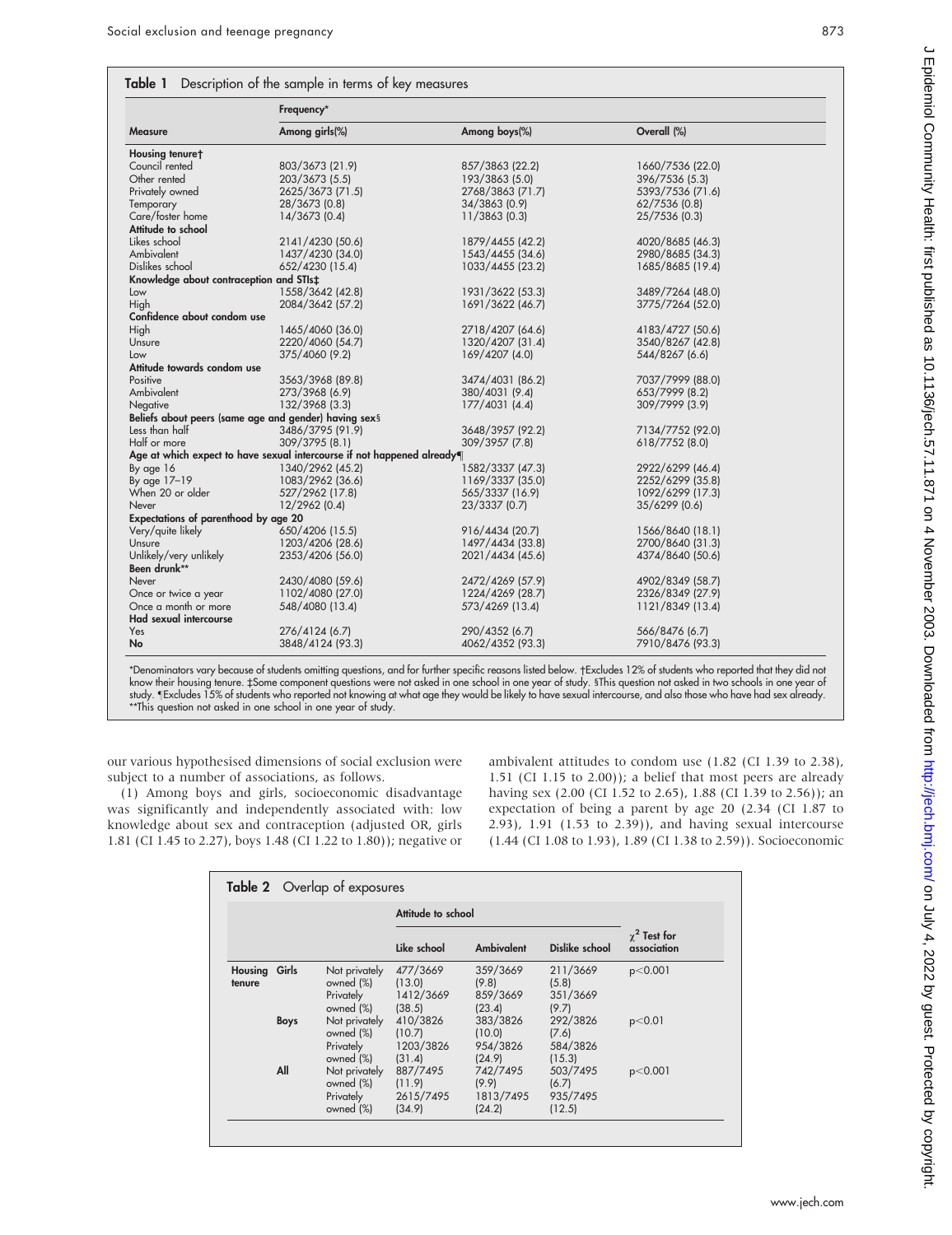|                                                      | Frequency of outcome (%) |                    | Crude OR (95% CI) |                                           | OR adjusted for attitude towards school (95% CI)                                            |                       |
|------------------------------------------------------|--------------------------|--------------------|-------------------|-------------------------------------------|---------------------------------------------------------------------------------------------|-----------------------|
|                                                      | Girls                    | <b>Boys</b>        | <b>Girls</b>      | <b>Boys</b>                               | Girls                                                                                       | <b>Boys</b>           |
| Low knowledge of contraception and STIs?             |                          |                    |                   |                                           |                                                                                             |                       |
| Privately owned (%)                                  | 824/2272 (36.3)          | 1072/2238 (47.9) 1 |                   |                                           |                                                                                             |                       |
| Not privately owned (%) 456/899 (50.7)               |                          | 502/869 (57.8)     |                   |                                           | 1.82 (148 to 2.24) 1.48 (1.24 to 1.79) 1.81 (1.45 to 2.27)                                  | $1.48$ (1.22 to 1.80) |
| Low or unsure condom confidence                      |                          |                    |                   |                                           |                                                                                             |                       |
| Privately owned (%) 1632/2534 (64.4) 877/2621 (33.5) |                          |                    |                   |                                           |                                                                                             |                       |
| Not privately owned (%) 589/996 (59.1)               |                          | 351/1006 (34.9)    |                   |                                           | 0.80 (0.69 to 0.93) 1.07 (0.89 to 1.28) 0.81 (0.70 to 0.95)                                 | 1.08 (0.90 to 1.31)   |
| Negative or ambivalent attitude towards condom use   |                          |                    |                   |                                           |                                                                                             |                       |
| Privately owned (%)                                  | 202/2510 (8.1)           | 299/2526 (11.8)    |                   |                                           |                                                                                             |                       |
| Not privately owned (%) 134/966 (13.9)               |                          | 162/950 (17.1)     |                   |                                           | 1.84 (1.41 to 2.40) 1.53 (1.16 to 2.02) 1.82 (1.39 to 2.38)                                 | $1.51$ (1.15 to 2.00) |
| Believes most peers have sexual intercourse          |                          |                    |                   |                                           |                                                                                             |                       |
| Privately owned (%) 143/2362 (6.5)                   |                          | 157/2454 (6.4)     |                   |                                           |                                                                                             |                       |
| Not privately owned (%) 117/948 (12.3)               |                          | 113/957 (11.8)     |                   |                                           | 2.18 (1.66 to 2.88) 1.96 (1.47 to 2.60) 2.00 (1.52 to 2.65)                                 | 1.88 (1.39 to 2.56)   |
| Expects sex by aged 16*                              |                          |                    |                   |                                           |                                                                                             |                       |
| Privately owned (%)                                  | 876/1854 (47.3)          | 1039/2112 (49.2) 1 |                   |                                           |                                                                                             |                       |
| Not privately owned (%) 327/727 (45.0)               |                          | 359/774 (46.4)     |                   |                                           | 0.91 (0.78 to 1.07) 0.89 (0.75 to 1.06) 0.87 (0.74 to 1.02)                                 | 0.86 (0.72 to 1.02)   |
| Expects parenthood by aged 20*                       |                          |                    |                   |                                           |                                                                                             |                       |
| Privately owned (%) 308/1915 (16.1)                  |                          | 495/1867 (26.5)    |                   |                                           |                                                                                             |                       |
| Not privately owned (%) 227/703 (32.3)               |                          | 291/702 (41.5)     |                   |                                           | 2.49 (2.02 to 3.07) 1.96 (1.56 to 2.46) 2.34 (1.87 to 2.93)                                 | 1.91 (1.53 to 2.39)   |
| Drunk once a month or more                           |                          |                    |                   |                                           |                                                                                             |                       |
| Privately owned (%)                                  | 313/2533 (12.4)          | 356/2613 (13.6)    |                   |                                           |                                                                                             |                       |
| Not privately owned (%) 180/1008 (17.9)              |                          | 148/1047 (14.1)    |                   | 1.54 (1.25 to 1.90) $1.04$ (0.81 to 1.34) | $1.38$ (1.10 to 1.74)                                                                       | 0.97 (0.75 to 1.26)   |
| <b>Had sexual intercourse</b>                        |                          |                    |                   |                                           |                                                                                             |                       |
| Privately owned (%)                                  | 151/2567 (5.9)           | 144/2688(5.4)      |                   |                                           |                                                                                             |                       |
| Not privately owned (%) 92/1012 (9.1)                |                          | 104/1045 (10.0)    |                   |                                           | 1.60 $(1.22 \text{ to } 2.1)$ 1.95 $(1.43 \text{ to } 2.66)$ 1.44 $(1.08 \text{ to } 1.93)$ | 1.89 (1.38 to 2.59)   |

disadvantage was also associated with higher confidence regarding condom use (0.81 (0.70 to 0.95)) and being drunk monthly or more (1.38 (CI 1.10 to 1.74)) among girls but not boys.

(2) Among both boys and girls, dislike of school was significantly and independently associated with believing most peers to be having sex (girls 2.80 (2.10 to 3.72), boys 2.07 (1.35 to 3.19)), expecting to have sex by age 16 (1.68 (1.33 to 2.10), 1.98 (1.55 to 2.54)), expecting to be a parent by age 20 (2.33 (1.79 to 3.04), 1.41 (1.14 to 1.75)), having been drunk monthly or more (3.79 (2.92 to 4.92), 3.77 (2.81 to 5.07)), and having sexual intercourse (3.74 (2.40 to 5.81),

|                                             |                                                    | Frequency of outcomes (%) |                                     | Crude OR (95% CI)                                                                                 |                                         | OR adjusted for housing (95% CI) |  |
|---------------------------------------------|----------------------------------------------------|---------------------------|-------------------------------------|---------------------------------------------------------------------------------------------------|-----------------------------------------|----------------------------------|--|
|                                             | Girls                                              | <b>Boys</b>               | Girls                               | <b>Boys</b>                                                                                       | Girls                                   | <b>Boys</b>                      |  |
| Low knowledge of contraception and STIs     |                                                    |                           |                                     |                                                                                                   |                                         |                                  |  |
| Like school                                 | 772/1834 (42.1)                                    | 821/1512 (54.3) 1         |                                     |                                                                                                   |                                         |                                  |  |
| Ambivalent                                  | 539/1235 (43.6)                                    |                           |                                     | 655/1248 (52.5) 1.06 (0.90 to 1.27) 0.93 (0.78 to 1.11) 1.03 (0.86 to 1.24) 0.98 (0.81 to 1.18)   |                                         |                                  |  |
| Dislike school                              | 243/567 (42.9)                                     |                           |                                     | 442/840 (52.6) 1.03 (0.83 to 1.28) 0.93 (0.78 to 1.13) 0.96 (0.78 to 1.19) 0.90 (0.74 to 1.09)    |                                         |                                  |  |
| Low or unsure condom confidence             |                                                    |                           |                                     |                                                                                                   |                                         |                                  |  |
| Like school                                 | 1328/2054 (64.6) 664/1768 (37.6) 1                 |                           |                                     |                                                                                                   |                                         |                                  |  |
| Ambivalent                                  | 898/1378 (65.2)                                    |                           | 507/1440 (35.2) 1.02 (0.90 to 1.17) | 0.90 (0.77 to 1.07) 0.98 (0.85 to 1.14) 0.94 (0.78 to 1.14)                                       |                                         |                                  |  |
| Dislike school                              | 362/621 (58.3)                                     |                           | 305/967 (31.5) 0.76 (0.62 to 0.94)  | 0.77 (0.66 to 0.90) 0.77 (0.62 to 0.95) 0.77 (0.64 to 0.92)                                       |                                         |                                  |  |
|                                             | Negative or ambivalent attitude towards condom use |                           |                                     |                                                                                                   |                                         |                                  |  |
| Like school                                 | 196/2017 (9.7)                                     | 221/1700 (13.0) 1         |                                     |                                                                                                   |                                         |                                  |  |
| Ambivalent                                  | 139/1345 (10.3)                                    |                           |                                     | 192/1396 (13.8) 1.07 (0.82 to 1.40) 1.07 (0.84 to 1.36) 1.09 (0.81 to 1.47) 1.10 (0.87 to 1.39)   |                                         |                                  |  |
| Dislike school                              | 70/602 (11.6)                                      |                           | 143/910 (15.7) 1.22 (0.85 to 1.76)  | 1.25 (0.94 to 1.66 1.13 (0.75 to 1.69) 1.29 (0.98 to 1.70)                                        |                                         |                                  |  |
| Believes most peers have sexual intercourse |                                                    |                           |                                     |                                                                                                   |                                         |                                  |  |
| Like school                                 | 114/1938 (5.9)                                     | 97/1664 (5.8)             |                                     |                                                                                                   |                                         |                                  |  |
| Ambivalent                                  | 107/1280 (8.4)                                     | 93/1348 (6.9)             | 1.46 $(1.08 \text{ to } 1.97)$      | 1.20 $(0.85 \text{ to } 1.68)$ 1.49 $(1.03 \text{ to } 2.15)$ 1.22 $(0.86 \text{ to } 1.73)$      |                                         |                                  |  |
| Dislike school                              | 85/570 (14.9)                                      | 114/914 (12.5)            | $2.80$ (2.16 to 3.64)               | $2.30$ (1.58 to 3.36)                                                                             | 2.80 (2.10 to 3.72) 2.07 (1.35 to 3.19) |                                  |  |
| Expects sexual intercourse by aged 16*      |                                                    |                           |                                     |                                                                                                   |                                         |                                  |  |
| Like school                                 | 609/1495 (40.7)                                    | 550/1363 (40.4) 1         |                                     |                                                                                                   |                                         |                                  |  |
| Ambivalent                                  | 465/924 (50.3)                                     |                           |                                     | $517/1055$ (49.0) 1.52 (1.24 to 1.86) 1.34 (1.15 to 1.57) 1.51 (1.18 to 1.91) 1.31 (1.12 to 1.55) |                                         |                                  |  |
| Dislike school                              | 190/367 (51.8)                                     |                           |                                     | 380/647 (58.7) 1.61 (1.28 to 2.01) 1.95 (1.51 to 2.52) 1.68 (1.33 to 2.10) 1.98 (1.55 to 2.54)    |                                         |                                  |  |
| Expects parenthood by aged 20*              |                                                    |                           |                                     |                                                                                                   |                                         |                                  |  |
| Like school                                 | 284/1570 (18.1)                                    | 375/1267 (29.6) 1         |                                     |                                                                                                   |                                         |                                  |  |
| Ambivalent                                  | 204/971 (21.0)                                     |                           | 258/955 (27.0) 1.02 (0.94 to 1.55)  | 0.88 (0.72 to 1.08) 1.22 (0.90 to 1.65) 0.89 (0.72 to 1.03)                                       |                                         |                                  |  |
| Dislike school                              | 162/459 (35.3)                                     | 271/692 (39.2)            | $2.47$ (1.96 to 3.11)               | 1.53 (1.25 to 1.87) 2.33 (1.79 to 3.04) 1.41 (1.14 to 1.75)                                       |                                         |                                  |  |
| Drunk once a month or more                  |                                                    |                           |                                     |                                                                                                   |                                         |                                  |  |
| Like school                                 | 186/2054 (9.1)                                     | 146/1785 (8.2)            |                                     |                                                                                                   |                                         |                                  |  |
| Ambivalent                                  | 188/1387 (13.6)                                    |                           |                                     | 181/1465 (12.4) 1.57 (1.36 to 1.82) 1.58 (1.15 to 2.17) 1.62 (1.37 to 1.93) 1.63 (1.16 to 2.29)   |                                         |                                  |  |
| Dislike school                              | 173/632 (27.4)                                     | 239/980 (24.4)            | 3.79 (2.86 to 5.01)                 | 3.62 (2.84 to 4.62) 3.79 (2.92 to 4.92) 3.77 (2.81 to 5.07)                                       |                                         |                                  |  |
| <b>Had sexual intercourse</b>               |                                                    |                           |                                     |                                                                                                   |                                         |                                  |  |
| Like school                                 | 92/2101 (4.4)                                      | 89/1828 (4.9)             |                                     |                                                                                                   |                                         |                                  |  |
| Ambivalent                                  | 88/1392 (6.3)                                      | 83/1486 (5.6)             | $1.47$ (1.11 to 1.95)               | $1.15(0.82 \text{ to } 1.62)$                                                                     | 1.40 (1.03 to 1.92) 1.03 (0.67 to 1.61) |                                  |  |
| Dislike school                              | 96/622 (15.4)                                      | 115/988 (11.6)            | 3.99 (2.69 to 5.91)                 | 2.57 (2.07 to 3.20)                                                                               | 3.74 (2.40 to 5.81 2.44 (1.87 to 3.18)  |                                  |  |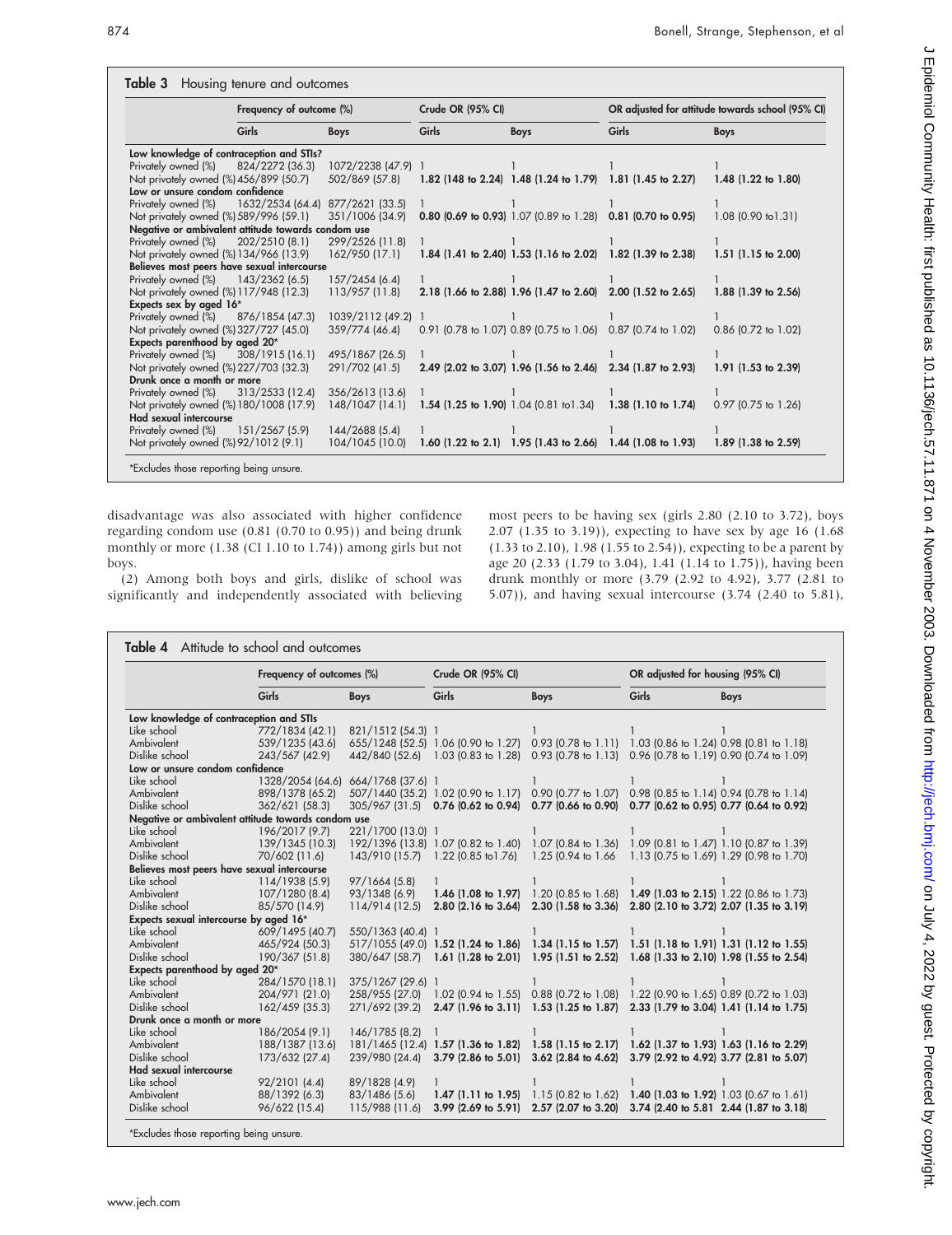2.44 (1.87 to 3.18)). Dislike of school was also associated with higher confidence regarding condom use (0.77 (0.62 to 0.95), 0.77 (0.64 to 0.92)). Ambivalence towards school was associated with being drunk monthly or more (1.62 (1.37 to 1.93), 1.63 (1.16 to 2.29)) and expecting to have sex by aged 16 (1.51 (1.18 to 1.91), 1.31 (1.12 to 1.55)) for girls and boys and believing most peers have sexual intercourse (1.49 (1.03 to 2.15)) and having sexual intercourse (1.40 (1.03 to 1.92)) for girls but not boys.

Adjusted Wald tests indicated that there were no significant interactions between the effects of socioeconomic status and attitude to school on any of the outcomes.

Adjusting for having had sex did not substantially affect associations concerning knowledge and confidence, and so was not included in multivariate models. Adjusting the measure of low knowledge about contraception and STIs so that this was defined as students having not correctly answered a greater or fewer number of questions (that is, eight rather than seven) made no difference to the patterns of associations found regarding this variable.

### **DISCUSSION**

Our two dimensions of social exclusion—socioeconomic disadvantage and dislike of school—are both associated with different risk factors for teenage pregnancy. Even in this baseline cross sectional survey it is clear that social inequalities in sexual health risk (measured by a variety of cognitive and behavioural measures) exist among 13 and 14 year olds.

Socioeconomic disadvantage was associated with low knowledge about sex and contraception, but not with expectations of sexual intercourse before age 16. In contrast, dislike of school was not associated with low knowledge, but was associated with expectations about having sex before age 16. Our findings suggest that both exposures might influence the risk of teenage pregnancy, and that dislike of school seems potentially to be particularly important, in that its association with behavioural measures is especially strong.

Because the crude and adjusted ORs are quite similar, inter-confounding is relatively insignificant. We therefore hypothesise that in determining risk of teenage pregnancy, our two dimensions of social exclusion affect somewhat different groups of individuals, and in this sense could be called independent. This possibility is consistent with the qualitative finding of Hughes et al that only some young women from socioeconomically disadvantaged backgrounds have low expectations concerning their careers. It may also be that only some young people who dislike school are socioeconomically disadvantaged (at least according to our measure of housing tenure—see below), but that many such individuals are at increased risk of future teenage pregnancy. This possibility is supported by the only partial overlap between socioeconomic status and dislike of school, indicated in table 2.

We found that those who disliked school did not have lower knowledge levels than those who liked school but none the less were more likely to be or to expect to be sexually active by age 16, and to expect to be parents by age 20. From this, we might hypothesise how educational dimensions of social exclusion might operate in increasing the risk of teenage pregnancy. Willis reported that, for some young people, the ethos and values embedded in school resulted in their feeling alienated from it, and adopting attitudes and behaviour that run counter to those promoted in it.<sup>16</sup> A similar process might explain our results, namely that young people who dislike school (that is, are alienated from school) might be more likely to come to see teenage pregnancy as inevitable or as positive alternative to continuing education or a career.

However, we should caution that firm conclusions about causality should be made on the basis of an empirical examination of temporality, $17$  which is not possible in this cross sectional study. It may, for example, be that, rather than alienation from school causing young people to engage in certain behaviours and hold certain views, it is actually engagement with these behaviours and views that increases young people's feelings of disengagement with school. This question will be considered in future research, discussed below.

Furthermore, we cannot be certain about the validity of some of our measures. Regarding our measures of exposure, the greater consistency of associations regarding dislike of school compared with socioeconomic disadvantage might, in large part, reflect the greater proportion of students answering this question. Our measure of housing tenure may not have been highly valid, perhaps because a question on this may be difficult for students to answer. However, our results are broadly in line with the findings of the 1991 UK census, in which 74% report owner occupation (72% this sample), 18% renting from local authority (22% this sample), and 8% private renting (5% this sample).<sup>18</sup> No other individual measures of socioeconomic disadvantage were available, except parental occupation, which had a very poor response rate. Indices of deprivation could not be used, both because of the poor completion of postcode information by respondents, and because these report area, not individual, disadvantage and so would shed no light on the research questions we are exploring. In addition there may be limitations to the conclusions that can be drawn about the relation between satisfaction with school and sexual health outcomes based on the use of a single response about ''liking/disliking''school. Further research might be strengthened by developing additional measures to capture other aspects of this multifaceted concept.

Regarding our measures of outcome, while research indicates that cognitive measures (that is, knowledge, confidence, and attitudes) are associated with behavioural measures (such as condom use) among young people, evidence concerning associations between these measures and teenage pregnancy is inconclusive.<sup>19 20</sup> Furthermore, the validity of young people's expectations about sexual initiation and conception in predicting risk of teenage pregnancy has not been researched. Our measure of confidence with proper use of condoms may have indicated different phenomena in boys and girls. While, for boys, it might have indicated confidence about the mechanics of using condoms, for girls, it may have indicated confidence in negotiating condom use. The high rate of ''unsure'' responses to this question might suggest respondents found the question difficult. A possible lack of validity of our measure of confidence in condom use might explain our findings of inverse associations between both dislike of school and socioeconomic disadvantage and low confidence in using condoms. Alternatively, this finding might suggest that young people who do not perceive teenage pregnancy primarily in terms of negative risk are less inclined to question their skill in using condoms. Existing research does support the validity of alcohol use and early initiation of sex as predictors of teenage pregnancy.<sup>17 21 22</sup> However, we acknowledge that the outcome measures we have used here are imperfect, early indicators of risk of teenage pregnancy, and plan to test the hypotheses developed in this paper in future research in which the key outcome will be teenage pregnancy itself. Such research will be longitudinal, and will therefore examine the extent to which prior educational alienation and later sexual health risk are associated temporally and statistically. Such temporal analysis will add to the evidence regarding causality (see Bradford Hill's  $c$ riteria)<sup>23</sup> but will not, on its own, be definitive.